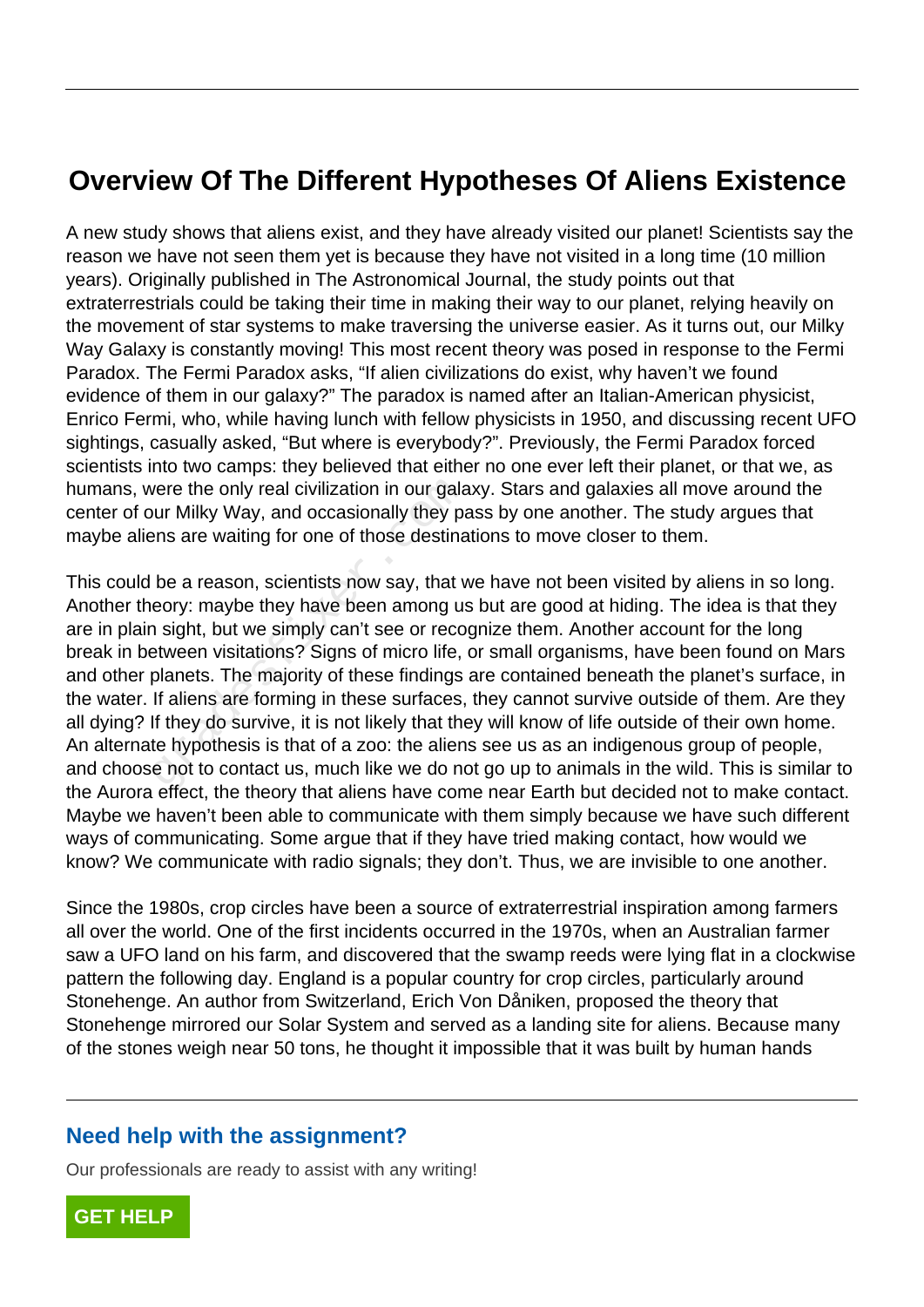5,000 years ago. Other ancient sites some believe were also built by aliens include: Sacsayhuaman in Peru, the Egyptian Pyramids and Teotihuacan in Mexico City. Though these tales make for great stories, that is exactly what they are: stories. There is no proof that any of these ancient sites were constructed by E.T. and his buddies. Remember Scott Kelly, the astronaut that spent a year in space? Though he did not come in contact with anything that would suggest alien life, he came back to find that 7% of his DNA no longer matched that of his twin brother. Scientists have only recently begun studying the effect of space flight on the human body. They maintain that there are still no signs of extraterrestrial life in space.

The SETI (Search for Extraterrestrial Intelligence) Institute was founded to search for and locate the beginnings of alien life using radio signals. Each year, scientists gather together to discuss the possibility of eventually finding lifeforms, recognizing that while it could happen, it is not likely. There are many theories that surround what would happen if humans came in contact with extraterrestrial life. A number of movies, songs and pop culture suggest that we would annihilate one another. Of course, most of these perspectives go in favor of humans winning. Some experts have suggested that aliens may look completely different than what we expect. Drawings and caricatures show similar features: long limbs, large, almond-shaped eyes set on egg-shaped heads, and green or gray bodies. These "little green men" typically land on Earth aboard a flying saucer. Places like Roswell, New Mexico, are home to annual alien celebrations. The most bizarre hypothesis is called the, "panspermia hypothesis". This theory turns all others upside-down and claims that we, humans, are the aliens! This is the idea that the beginnings of humankind did not originate on our planet, but rather on other worlds. How did we get here? Simple: we started as bacteria that was later transported here by meteors. ents have suggested that allerns hay to<br>and caricatures show similar features: I<br>d heads, and green or gray bodies. Th<br>lying saucer. Places like Roswell, New<br>bizarre hypothesis is called the, "pansp<br>wn and claims that we,

Remember that acrostic we all memorized in elementary school to learn the order of the planets from the sun? My Very Educated Mother Just Served Us Nachos. . . The scientific community thinks that many supposed UFO sightings have been people spotting Venus, the second planet from the sun, in its bright glory. Other objects that have caused mass hysteria include, but are not limited to: balloons, aircrafts, lightning, unique cloud formations and military testing. If the scientific process is based on what we can observe and prove, we still come up lacking in regard to our extraterrestrial friends. The Earth does serve as a model when thinking about life on other planets. Life exists in extreme conditions on our home turf. You can find creatures in the deepest oceans, on top of the highest mountains, in the heat of the hottest desserts and in the frozen tundra. Our most recent obsession with Mars is justified. It contains water and some of the same microbes (tiny living things unseen to the naked eye) found on Earth. In a recent poll, it was concluded that 20% of Americans believe aliens have visited our planet. UFO sightings, or "flaps," tend to correlate with major human events, like wars and the rise of technology. The National UFO Reporting Center has collected over 100,000 reports since 1947. Just this summer, the Pentagon confirmed that US pilots have seen an increase in sightings. The most popular states by sightings, in the order of the most reports, are: Vermont, Montana,

## **Need help with the assignment?**

Our professionals are ready to assist with any writing!

**[GET HELP](https://my.gradesfixer.com/order?utm_campaign=pdf_sample)**